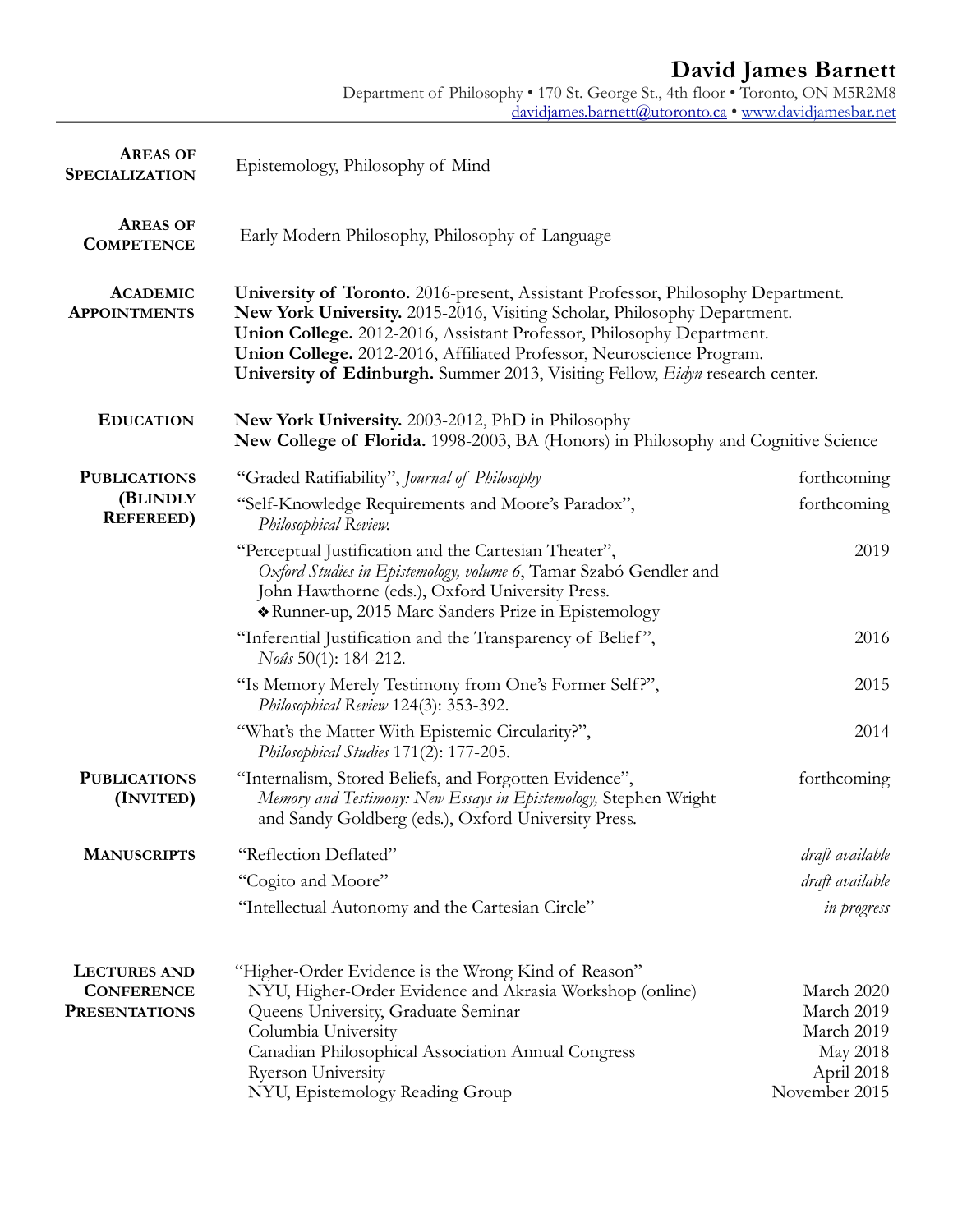#### **David James Barnett**

*curriculum vitae*, page 2 of 4

| <b>LECTURES AND</b><br><b>CONFERENCE</b><br><b>PRESENTATIONS</b><br>(CONTINUED) | "First-Person Reference"<br>Canadian Philosophical Association Annual Congress,<br>Symposium for James Doyle's No Morality, No Self                                                                                                                                                               | June 2019                                                                      |
|---------------------------------------------------------------------------------|---------------------------------------------------------------------------------------------------------------------------------------------------------------------------------------------------------------------------------------------------------------------------------------------------|--------------------------------------------------------------------------------|
|                                                                                 | "Self-Knowledge Requirements and Moore's Paradox"<br>Ryerson University, Self-Knowledge and Belief Workshop<br>New York University, Epistemology Reading Group<br>Northern New England Philosophical Association                                                                                  | <b>July 2018</b><br>April 2016<br>August 2013                                  |
|                                                                                 | "Memory and the First-Person Perspective"<br>University of Grenoble, Memory and Subjectivity Conference                                                                                                                                                                                           | June 2016                                                                      |
|                                                                                 | "Perceptual Justification and the Cartesian Theater"<br>University of Massachusetts Amherst<br>University of Toronto<br>University of Texas at Austin, ERGo reading group<br>Mount Holyoke College, Roger Holmes Colloquium Series<br>New York State Philosophical Association ("Creighton Club") | February 2016<br>January 2016<br>March 2015<br>November 2014<br>September 2014 |
|                                                                                 | "What's the Matter With Epistemic Circularity?"<br>University of Texas at Austin, Graduate Seminar                                                                                                                                                                                                | March 2015                                                                     |
|                                                                                 | "Inferential Justification and the Transparency of Belief"<br>Syracuse Philosophy Annual Workshop and Network (SPAWN)<br>Northwestern University, Epistemology Brownbag Lunch                                                                                                                     | August 2013<br>November 2013                                                   |
|                                                                                 | "Is Memory Merely Testimony from One's Former Self?"<br>University of Aberdeen, Northern Institute of Philosophy<br>Union College<br>Duke University                                                                                                                                              | July 2013<br>February 2012<br>January 2012                                     |
|                                                                                 | "Knowledge, Luck, and the Cartesian Circle"                                                                                                                                                                                                                                                       |                                                                                |
|                                                                                 | New York University, Early Modern Reading Group                                                                                                                                                                                                                                                   | <b>July 2008</b>                                                               |
| HONORS,<br>FELLOWSHIPS,<br><b>AND GRANTS</b>                                    | Connaught New Researcher Award, University of Toronto<br>$(\$10,000)$                                                                                                                                                                                                                             | 2017-2021                                                                      |
|                                                                                 | Insight Grant, Social Sciences and Humanities Research Council<br>$(\$85,100)$                                                                                                                                                                                                                    | 2017-2022                                                                      |
|                                                                                 | Runner-up, 2015 Marc Sanders Prize in Epistemology<br>(for "Perceptual Justification and the Cartesian Theater")                                                                                                                                                                                  | 2015                                                                           |
|                                                                                 | Faculty Travel Grant, Union College (\$1,500 - \$1,800)                                                                                                                                                                                                                                           | 2013, 2014, 2015                                                               |
|                                                                                 | Humanities Faculty Research Grant, Union College (\$3,000)                                                                                                                                                                                                                                        | 2013                                                                           |
|                                                                                 | Graduate Fellow, New York Institute of Philosophy's Project on<br>the Nature, Limits, and Significance of Disagreement                                                                                                                                                                            | 2008-2010                                                                      |
|                                                                                 | Henry M. MacCracken Fellowship, NYU (tuition and stipend)                                                                                                                                                                                                                                         | 2003-2008                                                                      |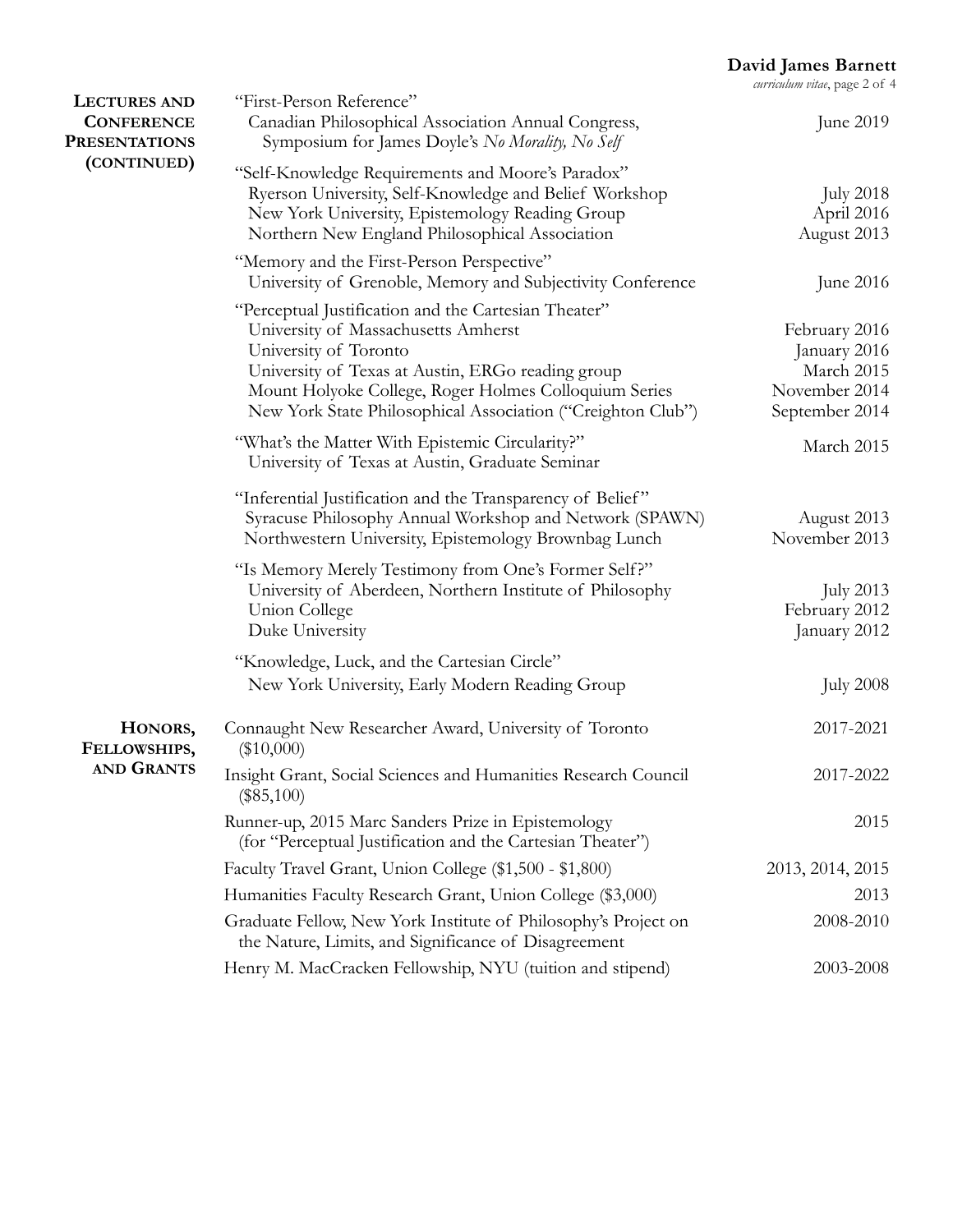### **David James Barnett**

| <b>PROFESSIONAL</b> | Member, policy and planning committee (UofT)                | curriculum vitae, page 3 of 4<br>$2018$ - present |
|---------------------|-------------------------------------------------------------|---------------------------------------------------|
| <b>SERVICE</b>      | Member, cognitive science advisory committee (UofT)         | $2017$ - present                                  |
|                     | Member, colloquium committee (UofT)                         | $2016$ - present                                  |
|                     | Member, graduate admissions committee (UofT                 | Winter 2020                                       |
|                     | Referee, Aristotle Essay Prize (UofT)                       | Summer 2019                                       |
|                     | Member, metaphysics search committee (UofT)                 | $2018 - 2019$                                     |
|                     | Member, Savan Dissertation Prize committee (UofT)           | Summer 2018                                       |
|                     | Member, Graduate executive committee (UofT)                 | $2017 - 2018$                                     |
|                     | Member, SSHRC PhD scholarship committee (UofT)              | 2016 and 2017                                     |
|                     | Member, graduate admissions committee                       | $2017$ - present                                  |
|                     | Member, philosophy of science search committee (UofT)       | $2016 - 2017$                                     |
|                     | Member, sexual assault hearing board (Union)                | $2014 - 2016$                                     |
|                     | Department website administrator (Union)                    | $2012 - 2016$                                     |
|                     | Faculty talks czar (Union)                                  | $2012 - 2016$                                     |
|                     | Member, Asian philosophy search committee (Union)           | $2015 - 2016$                                     |
|                     | Organizer, Workshop on Belief (Union)                       | May 2015                                          |
|                     | Editorial assistant, Philosophers' Imprint                  | February 2011 - October 2012                      |
|                     | Research assistant, Paul Boghossian (for Fear of Knowledge) | November 2005                                     |
|                     | Graduate assistant, Mind and Language Seminar (NYU)         | Spring 2004                                       |
|                     | Member, curriculum committee (NYU)                          | $2004 - 2005$                                     |
|                     | Coordinator, department picnic (NYU)                        | Spring 2004                                       |
|                     | Social czar (NYU)                                           | $2003 - 2004$                                     |
|                     |                                                             |                                                   |

## **UNDERGRADUATE**

# **University of Toronto**<br>Epistemology (PHL33

| Winter 2020, Winter 2019            |
|-------------------------------------|
| Winter 2020, Winter 2019, Fall 2016 |
| Fall 2019, Fall 2017, Winter 2017   |
| Winter 2017                         |
|                                     |

### **Union College**

| Reason, Science, and Humanity               | Spring 2015                      |
|---------------------------------------------|----------------------------------|
|                                             | Spring 2015, Winter 2014, Winter |
| Symbolic Logic                              | 2013                             |
| Introduction to Logic and Critical Thinking | Spring 2015, Winter 2014         |
| Minds and Machines                          | Winter 2015                      |
| Riddles of Existence                        | Winter 2015                      |
| Perception and Reality                      | Spring 2014, Fall 2013           |
| Belief, Truth, and Knowledge                | Fall 2013                        |
| Intellectual Autonomy and Dependence        | Spring 2013                      |
| Early Modern Philosophy                     | Fall 2012                        |
| First-Year Philosophy Seminar               | Fall 2012                        |
|                                             |                                  |